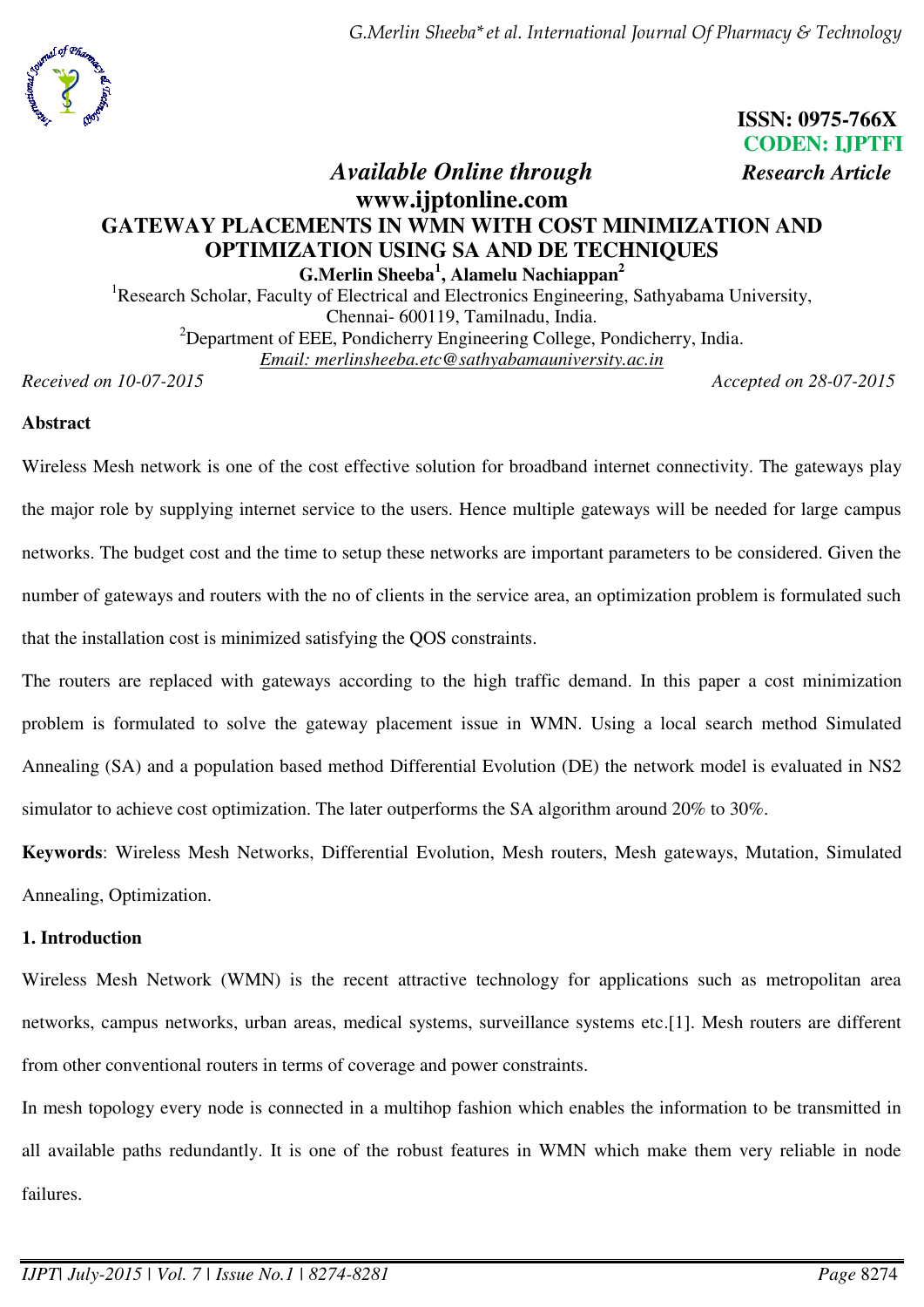The mesh clients on other hand have the capability of acting as routers but not as gateways or bridges. The WMN is a self healing network since they are not

dependent on a central node .The uplink traffic generated from the Mesh client passes through the mesh router or directly to Internet Gateway (IGW) and also the downlink traffic passes to the client from the IGW.Hence IGW hop is mandatory, therefore its placement plays a vital role based on connectivity, fairness, throughput and reliability of the network [2-4]. The IGW deployment is one of the prominent design issues.

#### **2. Related Works**

Many node placement approaches are formulated by the researchers as it is one of the active research areas [5-8].A ILP for cost effective node placement problem was proposed and formulated by Wenjia Wu et.al[5].The authors have evaluated using CeNp LSA algorithm with gateway deployment constraint. To determine the positions of mesh nodes the algorithm is categorized as (a) MSC-based coverage algorithm (b) weighted clustering algorithm (c) GW-rooted tree pruning algorithm. The authors have defended that the placement algorithm is effectively good.

Tabu search method for mesh router placement is presented by Fatos Xhafa [6] and its efficacy is evaluated. A WMN-GA system is developed and the network performance is evaluated by Admir Barollia et.al. [7].The performance of the proposed system for different client distributions such as Normal, Uniform, Exponential and Weibull is observed.

#### 3. Problem Statement

A city wide metropolitan networks or Campus wide networks need more number of gateways to improve the coverage for all mesh clients. However the cost budget on the other hand reaches beyond the limit. The main objective in this paper is to search for a low cost WMN configuration and determine the number of used gateways.

#### *3.1 Problem Description*

Let G (V, E) denote a mesh network. The nodes represent the number of mesh routers, gateways and clients. Edges represent the communication link between the nodes. Let U represent the set of mesh nodes, T set of candidate positions. Let V be the set of all nodes (routers, gateways and clients)  $V \leftarrow U \cup T$ .

Let  $C_j$  be the set of node in the coverage range or communication range of node i.

$$
C_j = \{j\varepsilon V, j \neq i, d(i, j) \geq R \ \forall i \varepsilon U \tag{1}
$$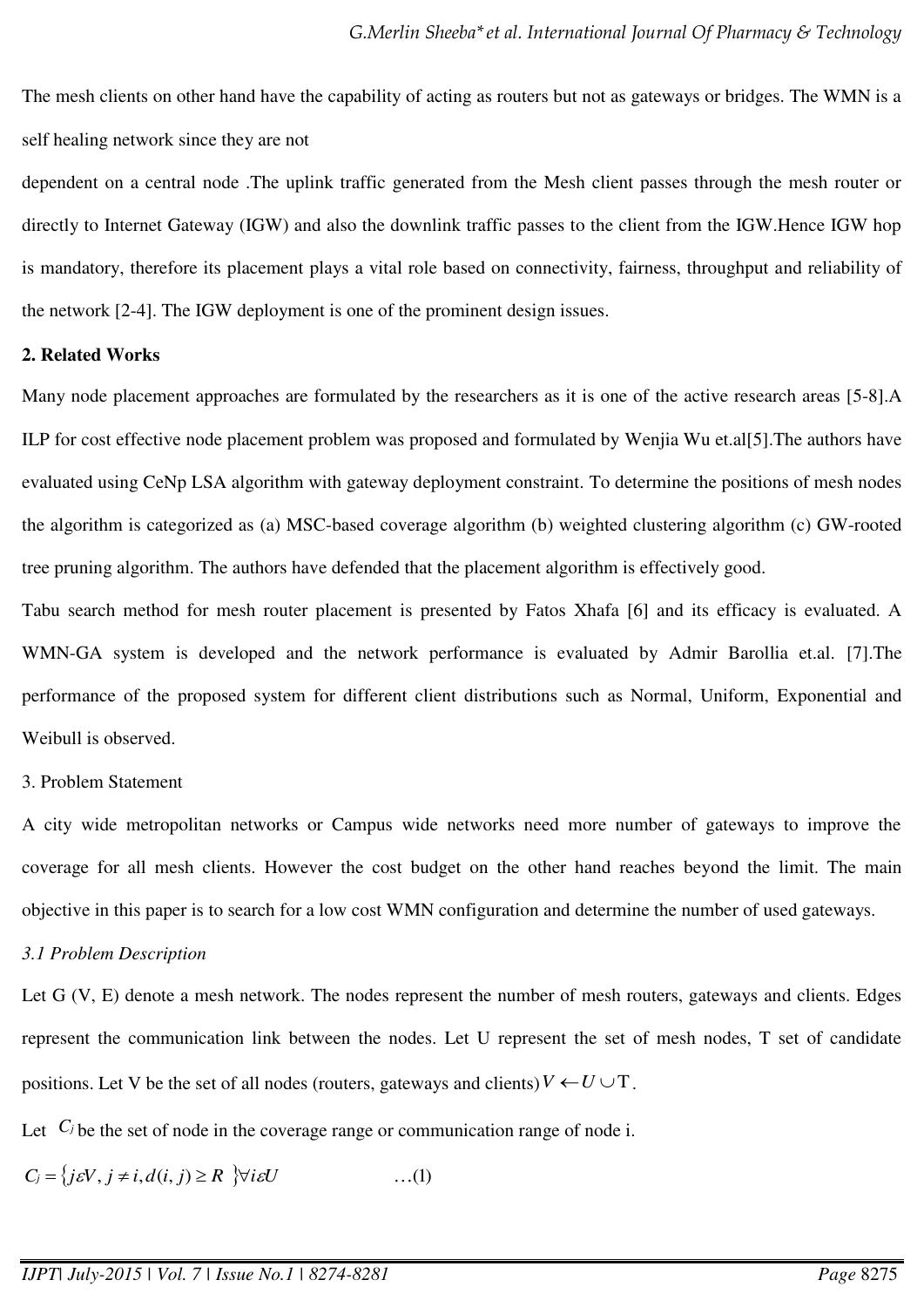*G.Merlin Sheeba\*et al. International Journal Of Pharmacy & Technology*  Where  $d(i, j)$  denotes the Euclidean distance between the node i and j and R is the maximum communication range of node u.

Let the set of edges E be the set of all possible links  $e(i,j)$  i.e

$$
E = \{e(i, j); i \in U, j \in C_j \}
$$
...(2)

The gateway placement problem can be formulated as a cost optimization problem, where it aims to minimize the number of mesh nodes so as to satisfy the QOS constraints. A cost minimization model is proposed based on the placement cost of mesh routers and mesh gateways.

The objective function is given by

Minimize 
$$
\sum_{i,j=1}^{n} (C_{pi} M_{ri} + C_{pj} M_{gj}) \qquad \qquad \dots (3)
$$

Where $C_{pi}$ ,  $C_{pi}$  are the placement cost of Mesh routers and gateways

 $M_{ri}$  is  $i^{th}$  Mesh Router

 $M_{gi}$  is j<sup>th</sup> Mesh Gateway

```
M_{ri} = \begin{bmatrix} 0 \text{ otherwise} \end{bmatrix}\left\{ \right\}1 if mesh router is active
\big\{\n0 otherwise
```

```
M_{gj}= [0 otherwise ]
                                               \left\{ \right\}\overline{\phantom{a}}\overline{\mathcal{L}}┤
\left( 0 otherwise
   1if mesh gateway is active
```
Subjected to

The Euclidean distance (d) between the two gateways i and j

 $e$  (i, j)  $\in \{0,1\}$  $TH(i, j) \ge D(j)$  $d(i, j) \geq G_r$  $\dots(4)$ 

Where Gr is the Gateway radius (communication range) and  $TH(i, j), D(j)$  denote the throughput and traffic demand of link  $e(i, j)$  of routers i and j.The objective function (3) aims to minimize the placement cost of routers and gateways. The placement cost also includes the installation cost; hence it can be referred as overall cost. The constraints (4) say about the condition that the gateway radius must be less than the distance between two routers to avoid interference. A binary {0, 1} variable which equals 1 if a link is available or else 0.The demand for network coverage must not exceed more than the routers throughput.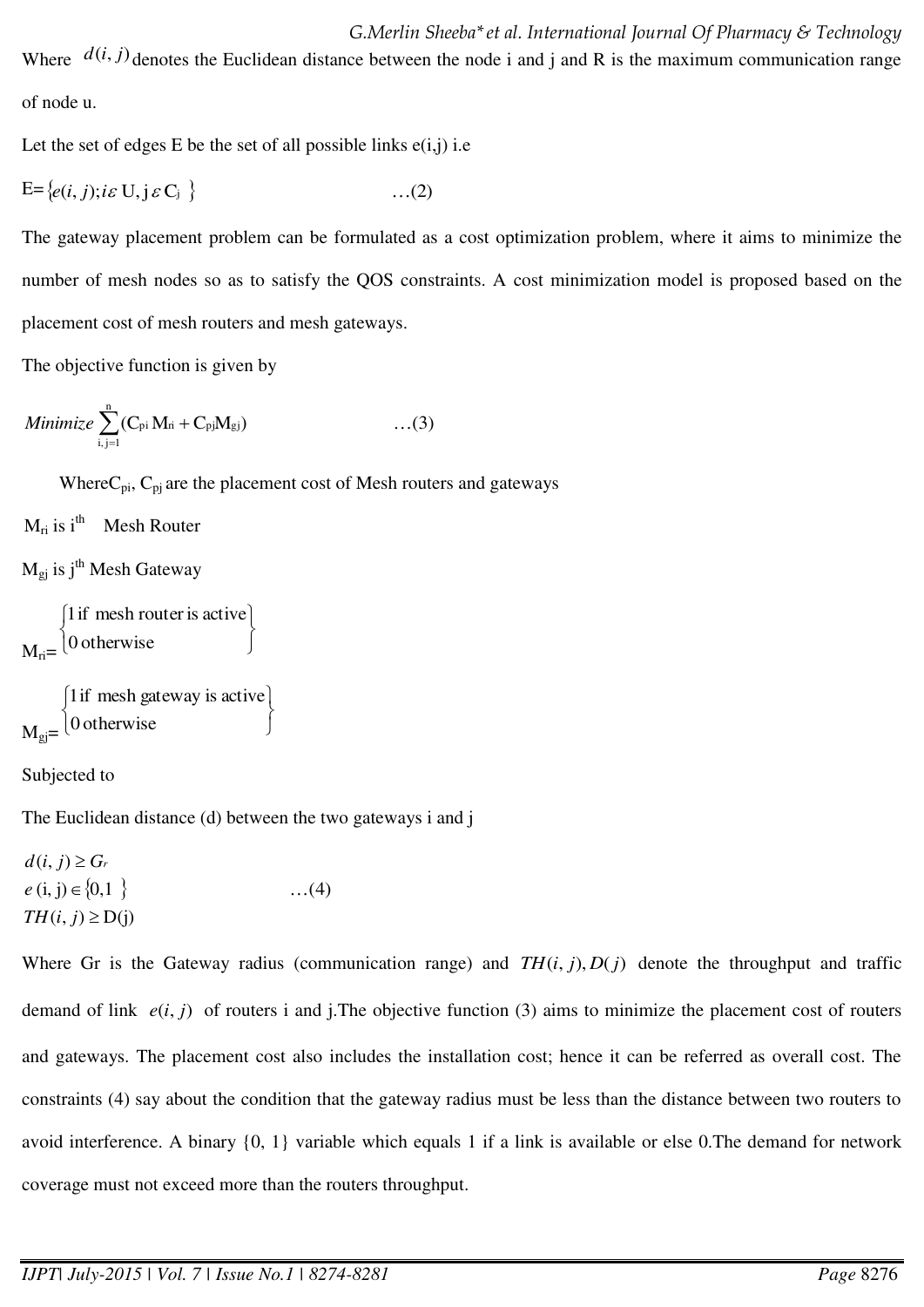In this paper we have assumed a 6x6 grid network. Let each cell of square region  $A^2$  has a mesh router in the center to give network connectivity among the clients.



### **Fig.1. Grid network with Mesh Routers and Gateways in the cell.**

The gateway radius and traffic weight in each cell can be calculated as

$$
Gr = round \frac{\sqrt{Nr}}{2\sqrt{Ng}}
$$
...(5)

where Nr and Ng are the number of gateways and routers.

### **4. Optimization Methods**

### *4.1 Simulated Annealing (SA)*

Generally SA algorithm is based on Hill climbing algorithm. According to hill climbing it will simply accept the neighbor solutions that are better than the neighbor and get stuck in local optimums. Simulated annealing avoids this problem. An initial high temperature is initialized with a current solution. The algorithm searches for the next neighbor solution with respect to the objective function. Here in our work it searches for the minimum cost value and accepts as new solution. The algorithm is looped until for decrease in temperature and the solution is updated with a good acceptable solution.

### **Algorithm 1: Gateway Placement with cost Minimization using SA**

 $N \rightarrow No.$  of moves  $T \rightarrow$  current Temperature

# **For** i=1 to N **do**

Generate new neighboring solutions and evaluate the new objective function  $f_{\text{new}}$ 

**If**  $f_{\text{new}} < f_{\text{old}}$  **then** 

*Accept and update the solution*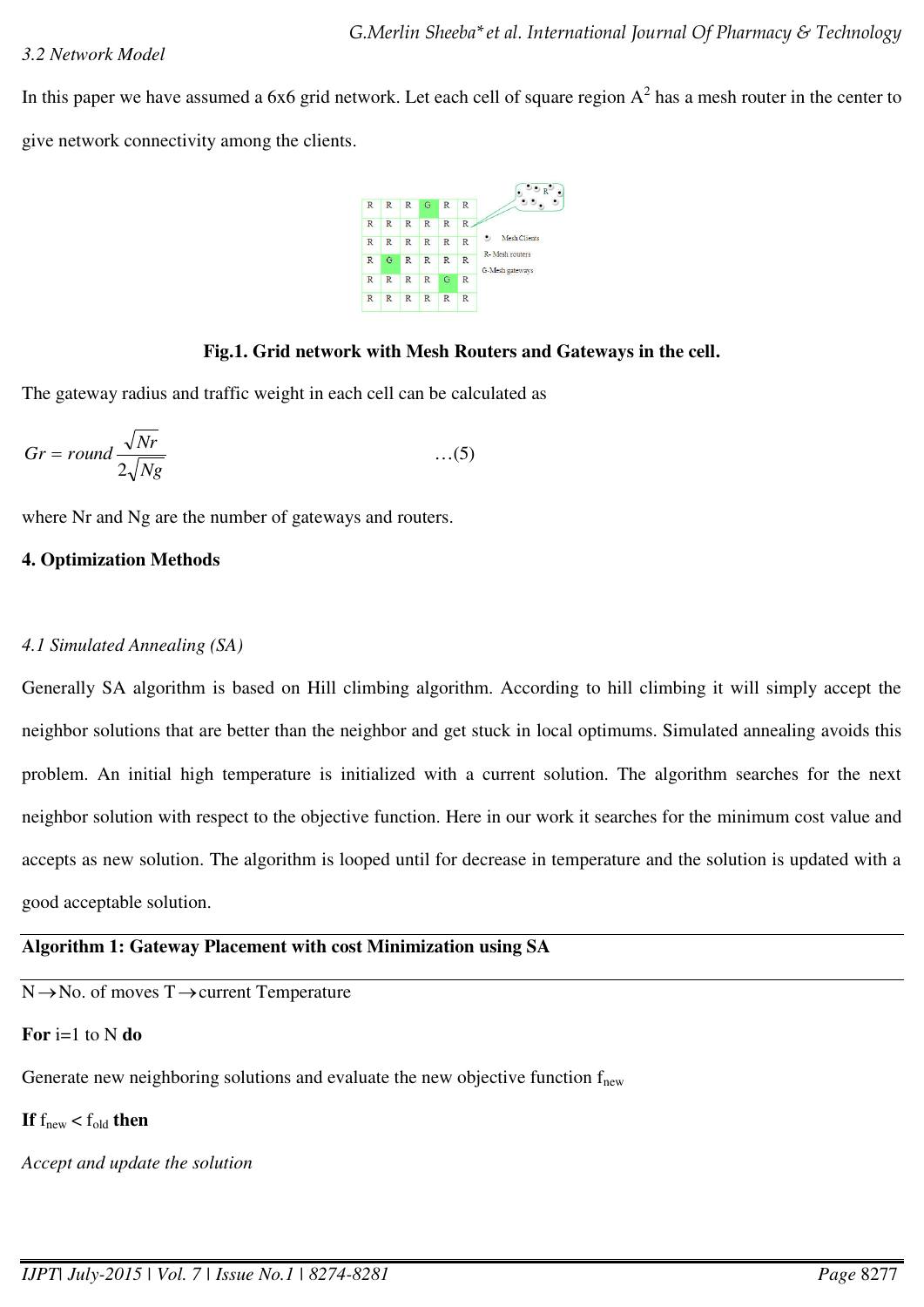```
Else
```

```
Accept with probability 
                                                     T
                             P(T) \leftarrow e \frac{-(\text{fnew-fold})}{T}
```
Update if the solution is accepted

**endif** 

**endfor** 

# *4.2 Differential Evolution (DE) Algorithm*

DE algorithm is one of the simplest of among all evolutionary methods. It has excellent convergence characteristics and only involves few parameters. The parameters are mutation, crossover and selection operators [9].It is a population based method and a powerful optimizer even though it is simple.

# **Algorithm 2: Gateway Placement with cost Minimization using DE**

Set generation counter n=0;

Initialize the control parameter, S and CR

Initialize the population size Np

Initialize the population vector of  $x_n$  individuals randomly

**While** stopping condition not reached **do**

**For** each individual  $x_i(n)$  **do** 

Evaluate the fitness  $f(x_i(n))$ 

Create a mutated vector  $Y_M$  using the mutation function

Create an offspring  $x_i'(n)$  by applying cross over

**If**  $f(x_i'(n))$  is better than  $f(x_i(n))$  then

Select  $f(x_i(n))$ 

# **End**

# **Else**

Select  $f(x_i'(n))$ 

**End** 

**End**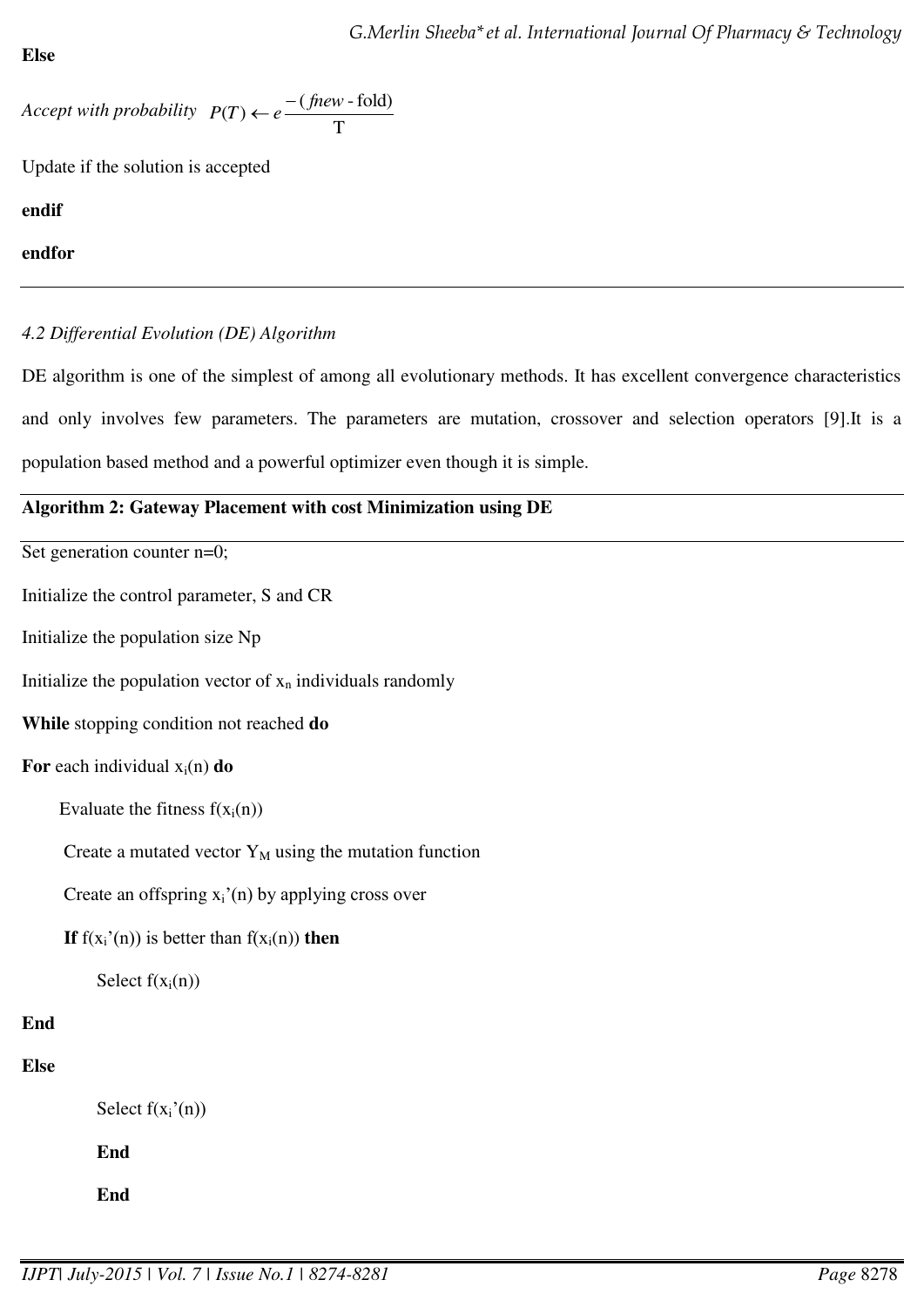Return the individual with best fitness solution.

In this paper the cost optimization problem is evaluated and compared using both the algorithms SA and DE.The no. of routers and gateways are the decision parameters which are assigned randomly and the initialization table is created with respect to the population size. The minimal cost value is reached after much iteration. The stopping criteria allowed is less than 2%.

### **5 Results and Discussions**

The network model is implemented in the network simulator Version2.The placement of nodes is performed using the Simulated Annealing (SA) and Differential Evolution Algorithm (DE) methods.Let the population size be 100, cross over operator CR=0.5 and scaling factor S=0.6. In a terrain dimension of 1000mx1000m the mesh clients are distributed. The mesh routers are placed randomly and the routers act as gateways when the traffic demand is high. The total no of mesh routers Nr=36. According to Zhou [4] the throughput computation depends on the number of routers, gateways, number of hops and capacity of routers. The comparative result of the deployment cost of nodes using SA and DE methods for 10 iterations is shown in figure 2.The installation cost for different instances of mesh devices is tabulated in table1.

| <b>of</b><br>No.<br>routers | Of<br>No.<br>gateways | <b>Installation Cost of Mesh</b><br>devices(units) |           |
|-----------------------------|-----------------------|----------------------------------------------------|-----------|
|                             |                       | SA                                                 | <b>DE</b> |
| 35                          | $\mathbf{1}$          | 1490.6953                                          | 789.6317  |
| 34                          | $\overline{2}$        | 1467.4587                                          | 743.7665  |
| 33                          | 3                     | 1412.6312                                          | 701.5399  |
| 32                          | $\overline{4}$        | 1389.7931                                          | 675.9456  |
| 31                          | 5                     | 1356.6535                                          | 638.4231  |
| 30                          | 6                     | 1308.6535                                          | 621.7553  |
| 29                          | $\overline{7}$        | 1229.2636                                          | 613.8323  |
| 28                          | 8                     | 1109.8878                                          | 601.7660  |
| 27                          | 9                     | 967.9847                                           | 589.9523  |
| 26                          | 10                    | 875.7894                                           | 548.2080  |

| Table-1: Comparison with different instances of mesh devices. |  |
|---------------------------------------------------------------|--|
|---------------------------------------------------------------|--|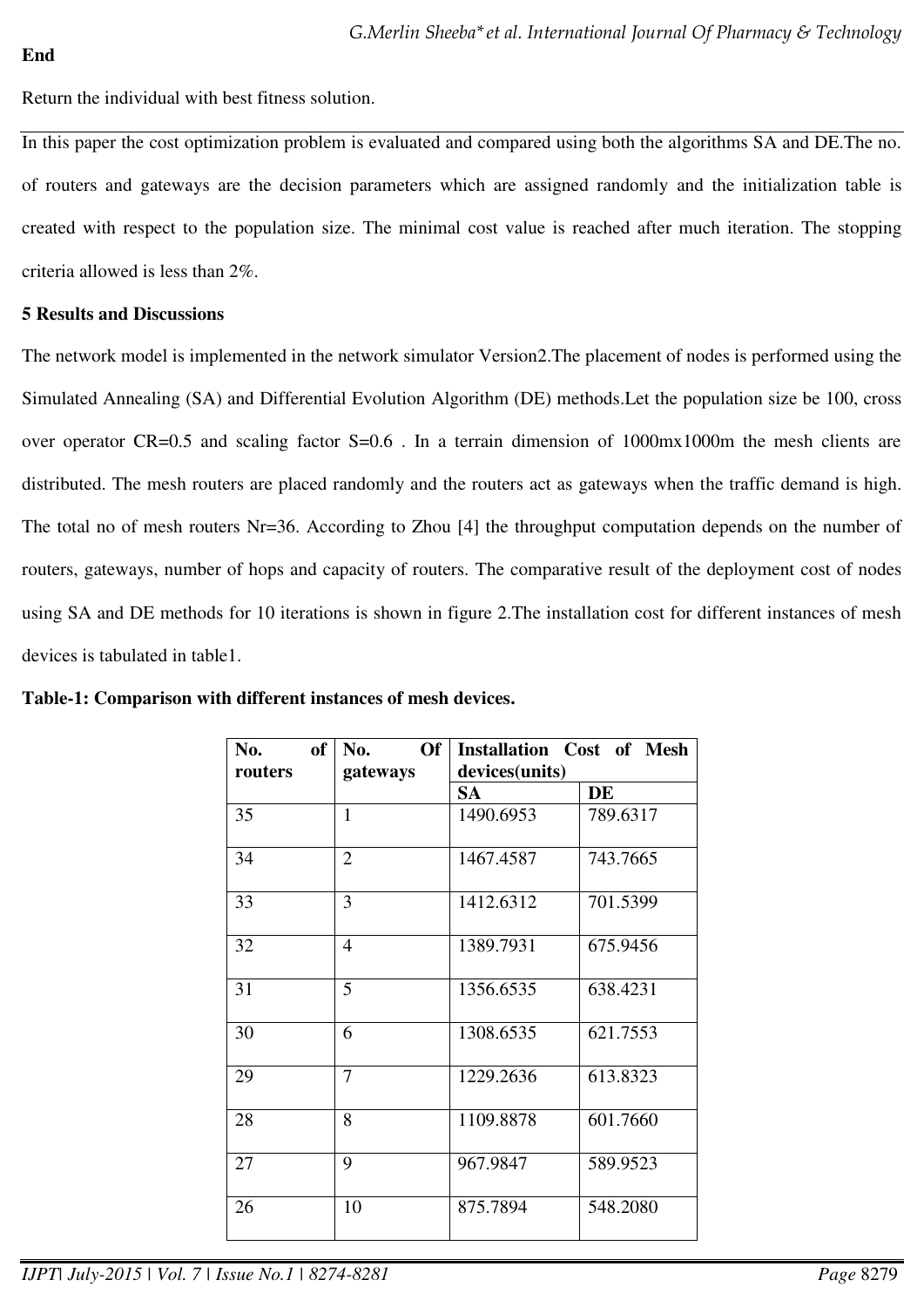

**Fig-2: Evaluation of cost minimization model using SA and DE Techniques.** 

### **Conclusion**

One of the important objectives is cost effective design in WMN. The overall cost includes the positioning of the routers and the installation cost.DE algorithm mutates for best minima results. The observed results show that the cost of placing the mesh devices is minimized using the DE algorithm compared to the SA algorithm. The work can be further extended using fuzzy DE and observe the effect of crossover parameter for minimizing the cost.Multiobjective optimization problem gives further solution for efficient design of the WMN.

### **References**

- 1. Ch. Chen, Ch. Chekuri(2007) Urban, Wireless mesh network planning: the case of directional antennas, Tech Report No. UIUCDCS-R-2007-2874, University of Illinois at Urbana-Champaign.
- 2. J. Bicket, D. Aguayo, S. Biswas and R. Morris,( 2005) Architecture and Evaluation of an Unplanned 802.11b Mesh Network,in Proc. Of MobiCom'05, August 28–September 2.
- 3. P. Zhou, B. S. Manoj, and R. Rao, (2010) On Optimizing Gateway Placement for Throughput in Wireless Mesh Networks EURASIP Journal on Wireless Communications and Networking, vol. Article ID 368423, 12 pages, 2010. doi:10.1155/2010/368423.
- 4. D. Benyamina, A. Hafid and M. Gendreau,(2011) Wireless Mesh Networks Design- A Survey, IEEE Communications Survey and Tutorials.
- 5. Wenjia Wu, Junzhou Luo, Ming Yang, (2010) Cost-effective Placement of Mesh Nodes in Wireless Mesh Networks, 5th International Conference on Pervasive Computing and Applications (ICPCA),IEEE.